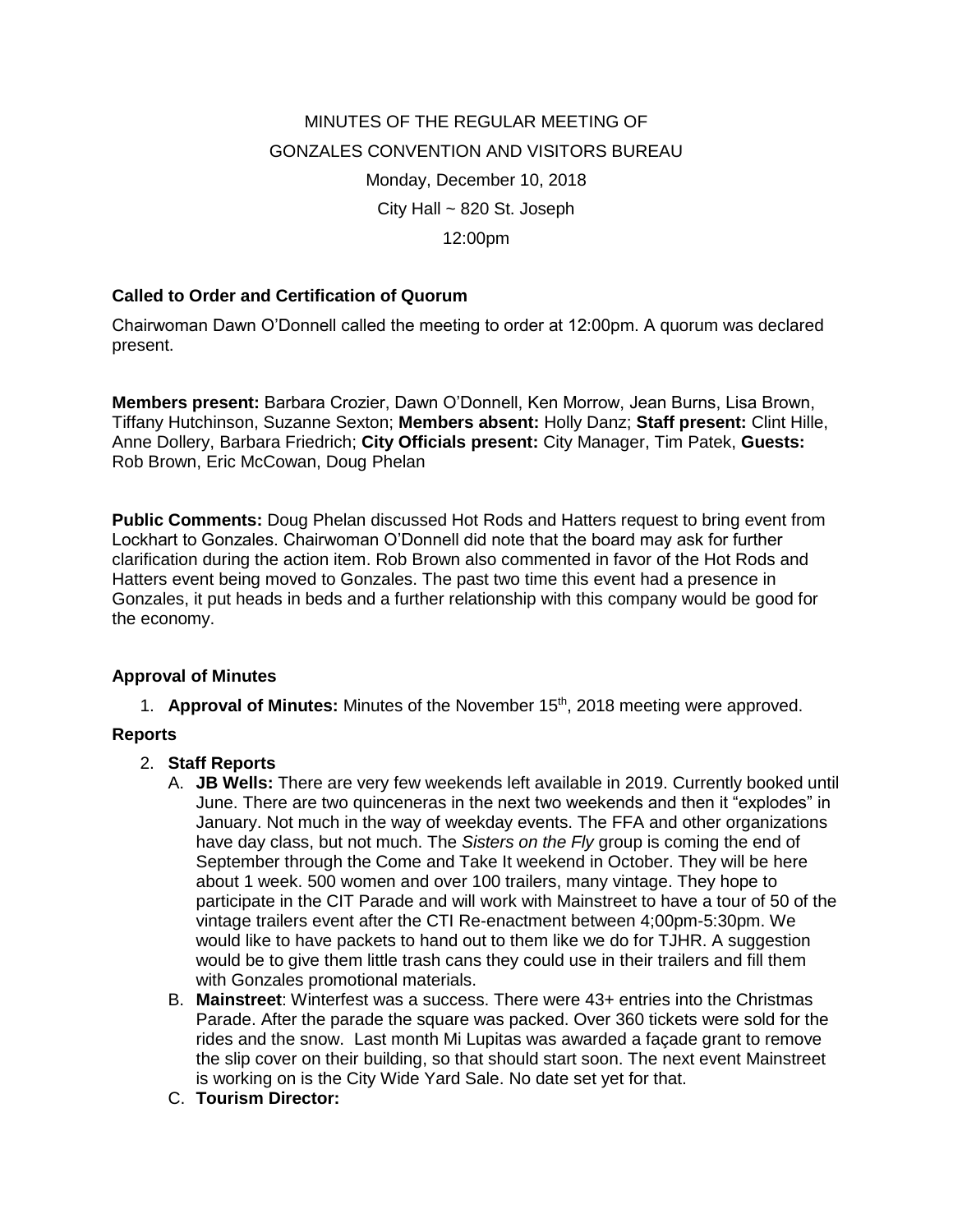- $\triangleright$  Attended Christmas Showcase in San Antonio 17<sup>th</sup> 18<sup>th</sup> November. Successful. Booked again for 2019.
- $\triangleright$  Spring Fest targeted for March 9<sup>th</sup> or 16<sup>th</sup>. Needing to get the three guys with the cannons together. Possibly use the Godfree Foundation.
- $\triangleright$  The Alamo is asking for volunteers for the March 2<sup>nd</sup> reenactment. Need the Immortal 32. Have asked for 20 participants from Gonzales. They will send a bus to pick up the volunteers and provide lunch.
- ➢ Mobile town guide is active and have had good response.
- ➢ Pioneer Village had a successful Winterfest. Had over 200 people even with inclement weather. Octavine House is totally finished and part of the display now.
- ➢ Museum report and Old Jail museum number attached to the tourism packets.
- $\triangleright$  Tourism Assessment will happen January 22<sup>nd</sup> January 23<sup>rd</sup>. We will provide lodging for one night for each of the six visiting. We will take that out of the travel and training budget and will scatter them across the lodging facilities in Gonzales.
- $\triangleright$  Historic Sights brochures are done and printed it is also on the mobile app.
- ➢ Expedition Texas Film taken during Winter Fest. Aired December 22nd on KNVA or CW Affiliates. Available Dec. 23rd on their Website and Youtube. Will also do a spring or summer episode surrounding the Come and Take It Cannon for free to Gonzales.
- $\triangleright$  Texas Independence Trail Association Rally coming Feb 5<sup>th</sup> and 6<sup>th</sup>. Chet with the Day Tripper will be the Keynote being held at Crystal Theater.

## **Report on upcoming events:**

- ➢ First Friday Coffee at Sweet B's December 7th
- $\triangleright$  Elvis Birthday Party by Don Page January 11-12<sup>th</sup>
- $\triangleright$  Chamber Banquet February 8<sup>th</sup>
- No additional information on Spring Festival
- $\triangleright$  Crystal Theater New Year's Eve Gala and Fundraiser December 31<sup>st</sup> at La Bella Tavola

#### **Financial Report:**

- $\triangleright$  Typo on the projection to be corrected to \$276,000 from the typed \$76,000
- $\triangleright$  What is our residual balance in the HOT funds the restricted use funds. Clint will get that number and present in January.

#### **Discussion Item:**

1. Video productions and email list opportunities with the Inquirer: Terry Fitzwater of the Gonzales Inquirer newspaper has a source that will allow us to obtain up to 20,000 email addresses of targeted zip codes. The Enquirer is looking to offer a package involving high end video production to market Gonzales and its events. The video is then broadcast out to the target zip code audience. The cost of the email address is \$500 with an additional \$150 - \$250 in video production. This would be a new marketing tool for the Tourism Board to Consider.

#### **Action Items:**

**1. Discussion, consideration and possible approval of request from Hat Rod Productions, LLC for the Hot Rod and Hatters Car Show:** The request is for \$17,000 also requesting funds in kin services of approx. \$2,800 from the City (trash pick-up etc.) The request is in line with other funding amounts for groups that have totally filled up our hotels in the past. Jean motioned to discuss this item, Ken seconded the motion. During the discussion Tim Patek recommended that if the board approves the recommendation